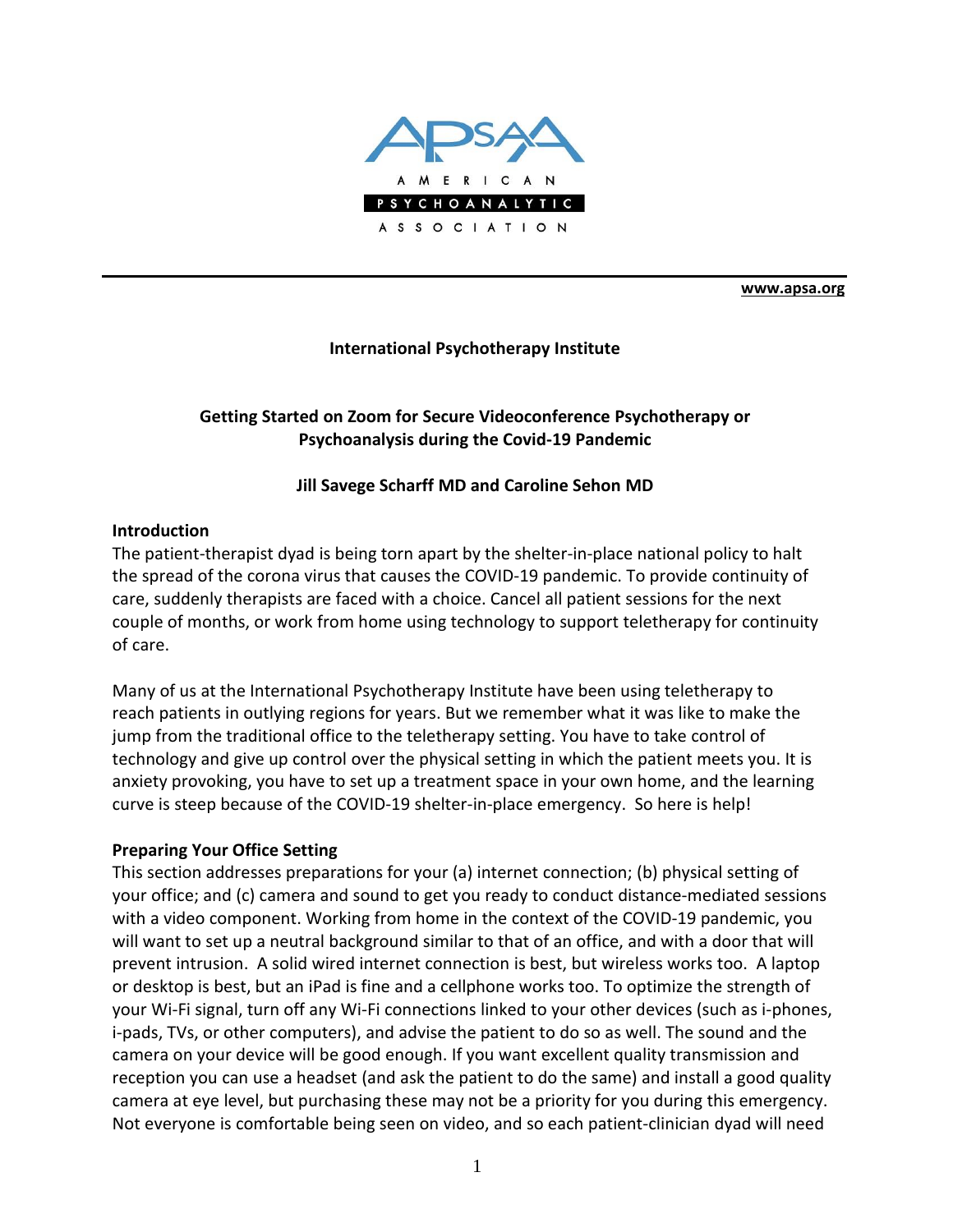to decide whether phone work is preferable. You will need good lighting in front of you. You may need to set up a lamp in front of you for best lighting, and shade any windows in your office if strong light is coming in. Most patients prefer to see you against the familiar background of an office setting. If your at-home setting is too personal, you can hide your actual home by setting up a screen behind your chair, or selecting a virtual background (see section on software).

These arrangements can communicate your sensitivity to issues of privacy, secure connection, and ease of communication, especially in the context of conducting a session in the home setting.

When working with children and adolescents, it is recommended that a video component be used at all times, unless practically unfeasible. The parents need to help the child set up the connection, and then afford the child privacy. You will want to assess whether the parents will respect the child's space. It is best for the child to have a headset with Bluetooth capability, because this lets the child move about freely in the ways that they would ordinarily do in the office.

# **Your Choice of Software**

You will want to select your software. There are many HIPAA compliant platforms that offer medical grade security and reliable transmission of sound and video such as Vsee, Doxy etc. The one we use is Zoom. The Zoom platform provides a significantly enhanced experience over many videoconference platforms with fewer interruptions to the video quality or dropped calls. Nevertheless, it is helpful to establish a contingency plan in advance with the patient. A simple solution would be to use the iphone for the audio component (if long-distance costs are not prohibitive), and the screen for the video component. When doing so, you would mute the audio for both participants to offset any feedback signal. For this back-up plan, both patient and clinician need to have a headset for the phone ready at hand at the start of the session. Each clinician needs to decide at what point that accommodation would be made, but a frequent rule of thumb is to transition to using both phone/laptop (ipad) after no more than three interruptions. When the patient is connecting to you on a phone, it may become necessary to use only an audio connection.

• Test your video and audio at zoom.us/test with a colleague before your first meeting with patients.

# **Downloading the Platform**

In response to the Covid-19 pandemic, Zoom has provided a set of very useful resources on their website. To access live daily demonstrations, webinars, videos, zoom video tutorials, and free Zoom training, click this link https://zoom.us/docs/en-us/covid19.html. From their materials and from our experience, we have produced the following short-cut guide.

Go to Zoom.us. (If you are a patient, you request free download of Zoom.) If you are a therapist, you go to Buy Now, and choose the business Zoom that offers a Business Associate Agreement which you will sign. This means that Zoom will notify you of any breach, and this agreement is what makes the service HIPAA compliant. You will receive a Zoom room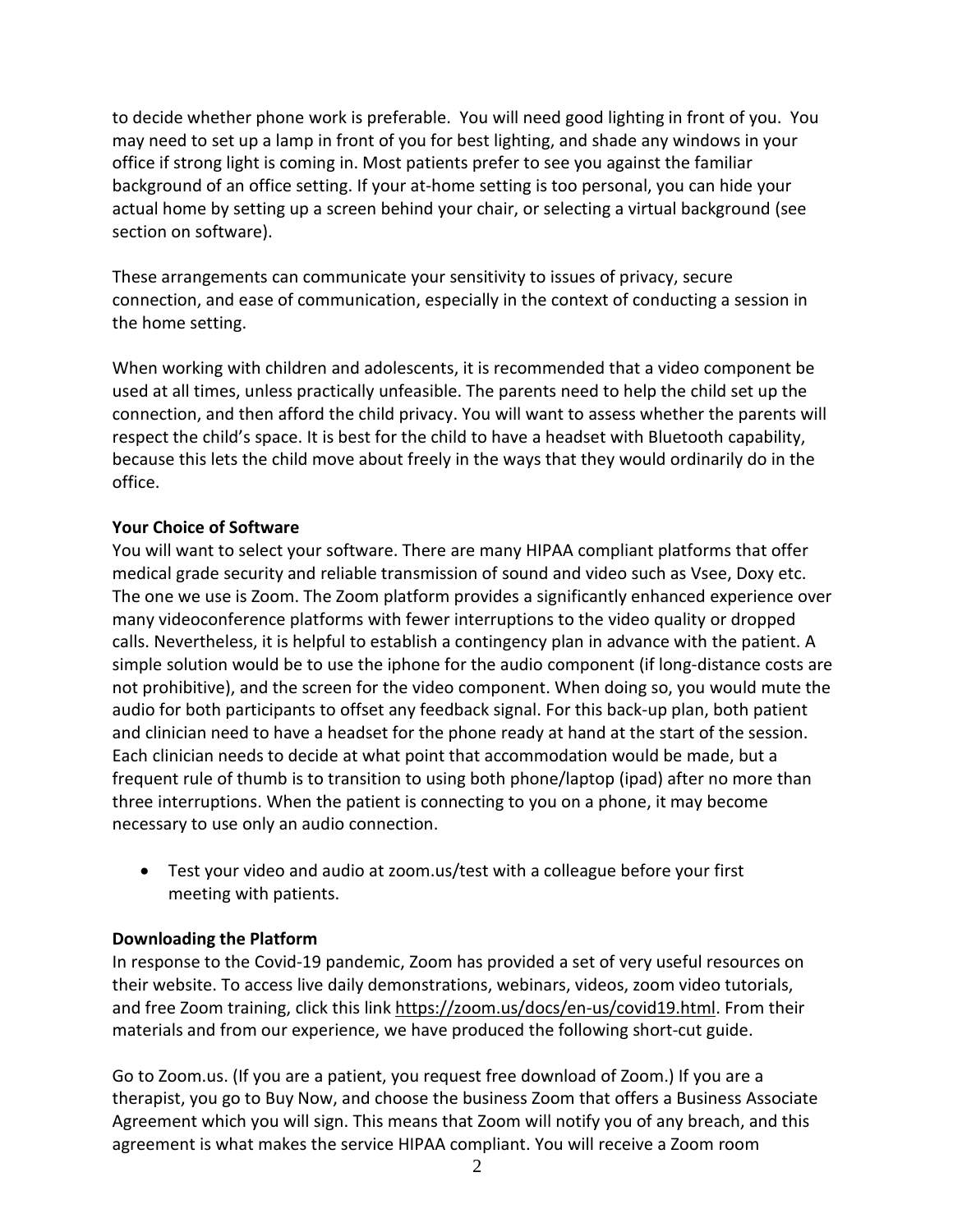number. The patient who connects to you on free Zoom is in a secure call as soon as he or she is in your private room. You invite the patient to a recurring session or sessions, and this invitation will state your private Zoom room number to your patient.

## **Instructions to give to the patient**

- Establish a quiet private space that is off limits for the duration of thesession.
- $-$  To enhance privacy, you may wish to have a fan or white noise in the vicinity of the session. Many apps are available for free download that can create white noise.
- Turn off your cellphone notifications, set your phone and other devices for "do notdisturb", eliminate other noises from phones or equipment in your room or in a neighboring room, and close all other tabs open on your computer. Augment the zoom interface so it is full screen to avoid other distractions during your session.
- Ask people at home to respect your space by not intruding or making noise nearby. You may want to leave a 'do not disturb' note on the outside of your door while insession.
- Lock your door, so cats, people and noise do notintrude.

If your patient elects to use phone only, then the above instructions are sufficient.

- If you are in analysis, set your couch against a simple background (preferably not a window) and position your device nearby on a table or chair approximately where your analyst would be sitting in relation to you in the office, and somewhat elevated above the level of the couch to facilitate proper viewing by the analyst.
- A headset wired to your device will work best, but a remote headset can worktoo.
- Set up a lamp in front of you for best lighting and shade anywindows.

### **Instruction and Invitation to Send to the Patient to Join Zoom**

If you do not already have Zoom on your computer or device, you should download it before the meeting from the [www.zoom.us](http://www.zoom.us/) website at this link:

https:/[/www.zoom.us/download#client\\_4meeting.](http://www.zoom.us/download%23client_4meeting) This will be free to you. Once you connect to my Zoom room, you will be in a secure, confidential space. This is medical grade, secure Zoom. Download the "Zoom Client for Meetings", or if you are using a smartphone or tablet, scroll to the bottom of the page to choose the correct app for your device.

That done beforehand, then you will be able to use Zoom to accept the link I send you for joining the re-occurring meeting. You can join from a handheld device or laptop or desktop, or you can call in using the phone numbers shown below. Remember to turn on your video. You will follow the instruction below for how to join the session on the agreed appointment date and time. For example:

(Your name and email address here) is inviting you to a scheduled Zoom meeting. Join from PC, Mac, Linux, iOS or Android: https://zoom.us/j/ your room number shows here Or iPhone one-tap :

US: a zoom phone number and/or room numbers will show here Or Telephone: Phone numbers will show here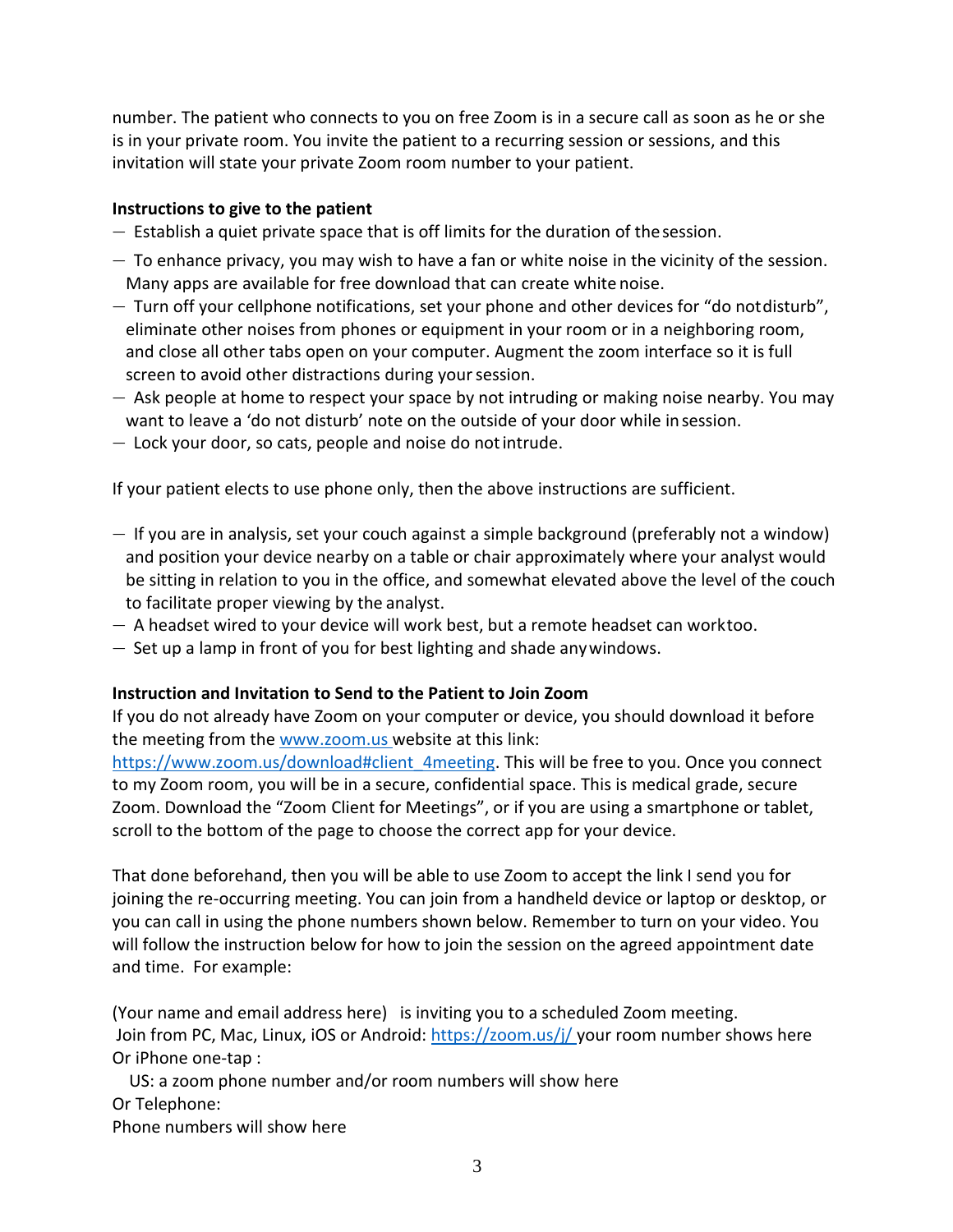Meeting ID: your meeting id will show here International numbers available: https://zoom.us/u/blN4RMfrNInstruction

#### **Instructions for Therapists on Starting the session**

You go to the Zoom Home panel and click on "New Meeting" and then "Join with Computer Audio". You will see yourself on the screen. When the patient arrives, you invite the patient in.

You open the room a couple of minutes ahead of time. That means, you click on the zoom icon on your dashboard.



When the Zoom screen comes up, you click on "New Meeting."



Click on "Join by Computer Audio". Remember to check that your video is on, or click on the camera icon to start it. The patient calls in one minute before the appointment time.

| Meeting ID or Personal Link Name<br>111-222-3333 |  |
|--------------------------------------------------|--|
| Your Name                                        |  |
| Don't connect to audio                           |  |
| Turn off my video                                |  |

Once the session begins, you lock the room.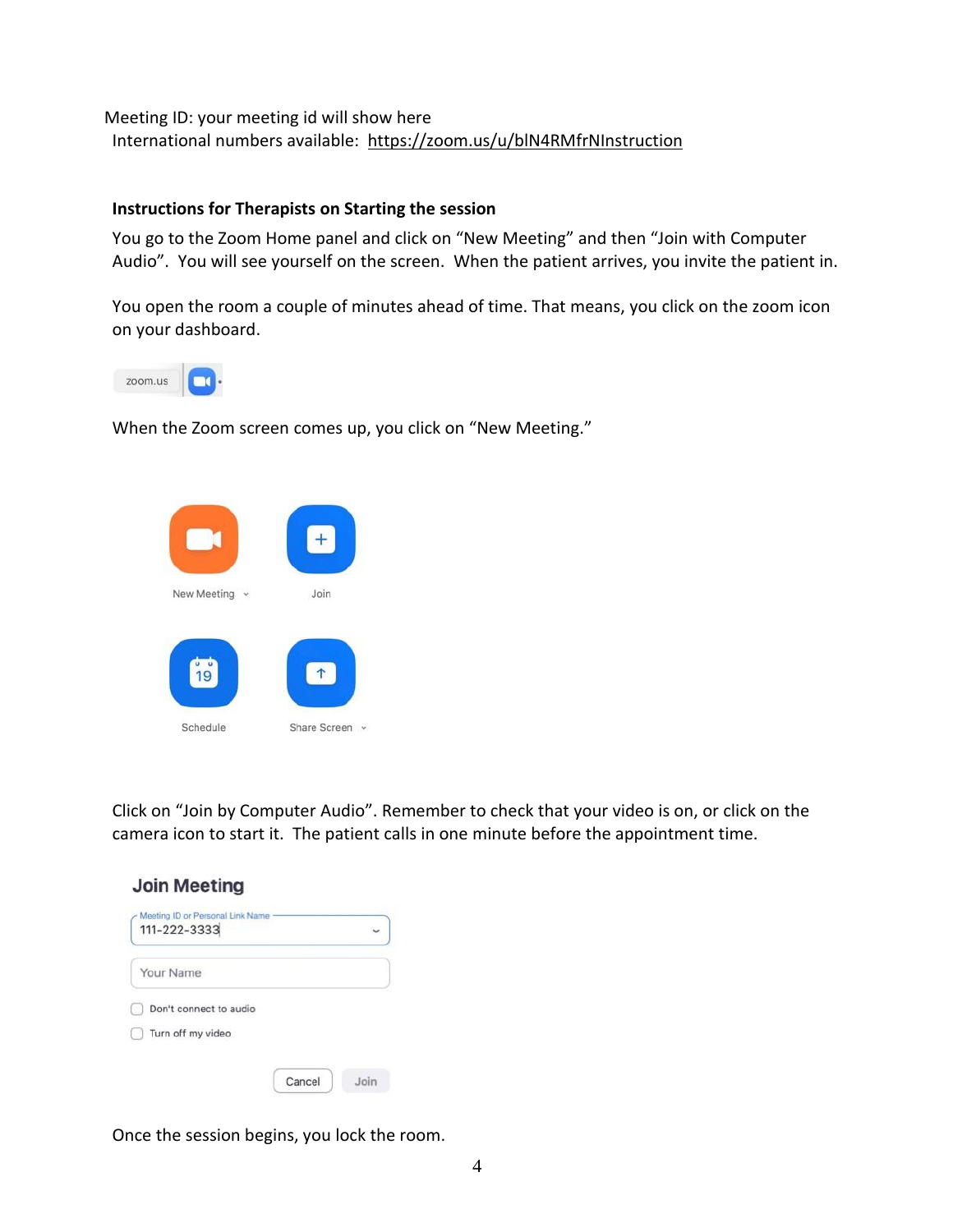# **Locking the Room**

Once the patient joins, you should lock the room to keep anyone else from accidently intruding. If this is a conjoint session (or a group) do not lock the room until all have joined. Then go to the bottom of your screen to "Manage Participants". In full screen this is now at the bottom.

Click on "Manage Participants" mid-way along the bottom menu bar.



Click now on "More" to the right of that same menu bar.

| $\mathbf{0}$ $\mathbf{0}$ $\mathbf{0}$ |                                                               |  |  | <b>End Meetin</b> | Mute All | Unmute All More V |  |
|----------------------------------------|---------------------------------------------------------------|--|--|-------------------|----------|-------------------|--|
| Mute Stop Video                        | Invite Manage Participants Share Screen Chat Record Reactions |  |  |                   |          |                   |  |

You will see "Lock Meeting". Click on "Locked Meeting"



There will then be a dialogue box to ask if you are sure that you wish to lock the virtual room, and then you click "OK" and then click on the "X" to remove the dialog box that is blocking your screen.



(If you are not in full screen, "More" is to the right side. The rest is the same.)

Once you master this, you may select an even more secure way to use Zoom. You can set up separate "recurring meetings" for each patient, so each one has a different meeting ID, and then you do not need to lock the room because it is impossible for anyone else to join. You can also enable a waiting room feature to show up when you schedule a new meeting by going to the settings page of your Zoom account. https://zoom.us/profile/setting. Then you use the Zoom virtual "waiting room", and then "admit" them to the your Zoom room.